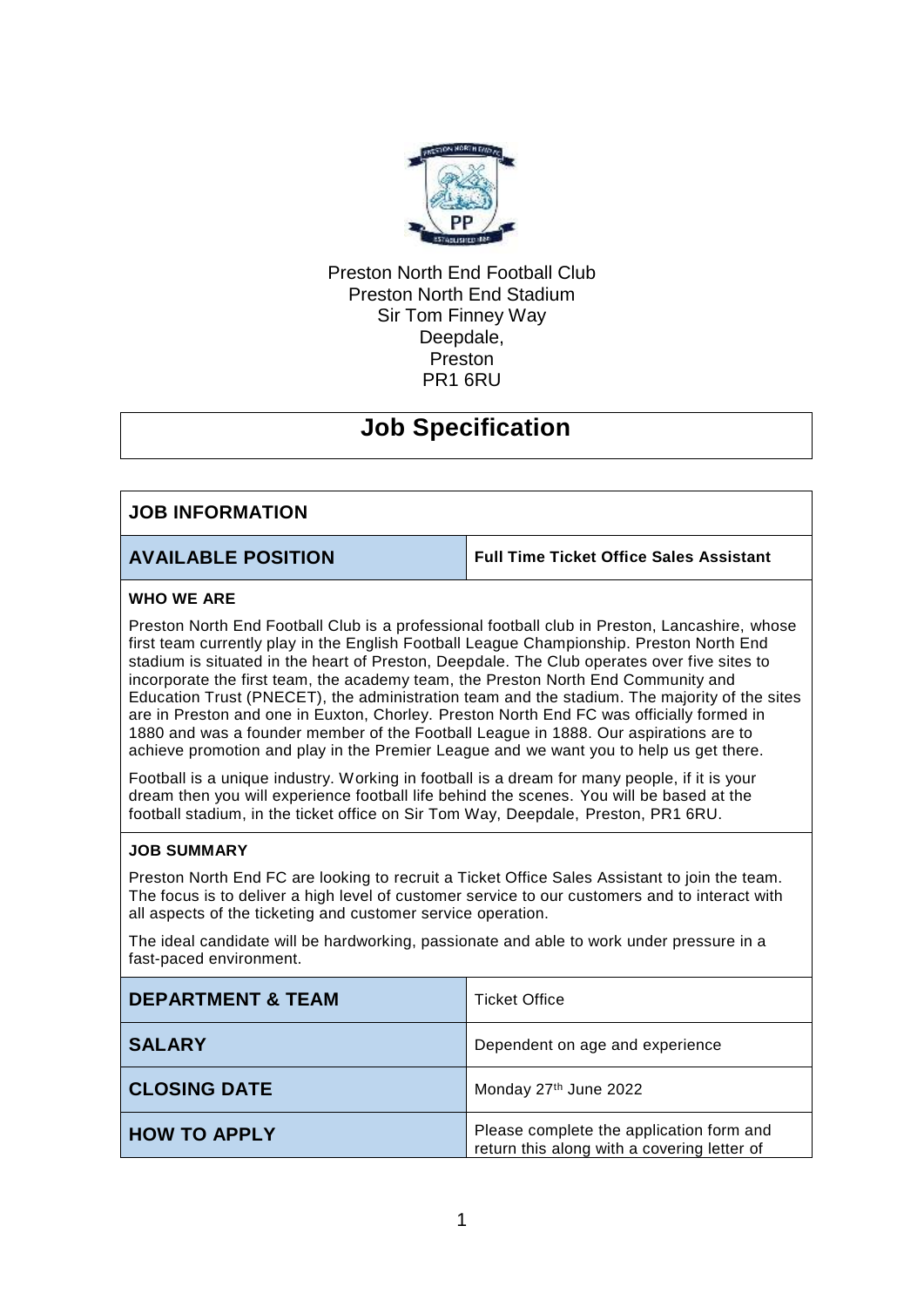|                                                                                                                                                                 | support either via email to jobs@pne.com or<br>by post to the following address;                                                                                                                                                                                                          |
|-----------------------------------------------------------------------------------------------------------------------------------------------------------------|-------------------------------------------------------------------------------------------------------------------------------------------------------------------------------------------------------------------------------------------------------------------------------------------|
|                                                                                                                                                                 | Please state the job reference number within<br>your email subject header; PNE1134.                                                                                                                                                                                                       |
|                                                                                                                                                                 | FAO Business Operations & HR Manager                                                                                                                                                                                                                                                      |
|                                                                                                                                                                 | Preston North End First Team Training<br>Ground, Euxton Lane, Euxton, Chorley, PR7<br>6FA.                                                                                                                                                                                                |
|                                                                                                                                                                 | The closing date for this position is 5pm on<br>Monday 27th June 2022.                                                                                                                                                                                                                    |
|                                                                                                                                                                 | Please also complete the equal opportunities<br>monitoring form and return to the address<br>above in a sealed envelope. This is to remain<br>anonymous. The required forms can be<br>downloaded on the club website.                                                                     |
|                                                                                                                                                                 | <b>Interview Dates</b>                                                                                                                                                                                                                                                                    |
|                                                                                                                                                                 | Interviews will take place on shortly after the<br>closing date.                                                                                                                                                                                                                          |
|                                                                                                                                                                 | The role is subject to two work references<br>covering a period of five years previous<br>working history or education.                                                                                                                                                                   |
| <b>LOCATION</b>                                                                                                                                                 | Preston North End Football Stadium, Sir Tom<br>Finney Way, Deepdale, Preston, PR1 6RU.                                                                                                                                                                                                    |
| <b>WORKING HOURS</b>                                                                                                                                            | The hours of work will be from 9am to 5pm<br>Monday to Friday and 9am to 6pm on a<br>Friday prior to an away match. In addition you<br>will be required to work all home match<br>events which are weekends, week nights and<br>bank holidays. The minimum working week is<br>37.5 hours. |
| <b>WHAT YOU CAN EXPECT IN RETURN</b>                                                                                                                            |                                                                                                                                                                                                                                                                                           |
| Further training and development opportunities.<br>$\bullet$<br>Access to staff discounts.<br>$\bullet$<br>Two complimentary season tickets.<br>Onsite parking. |                                                                                                                                                                                                                                                                                           |

You will also benefit from working with an outstanding team of accomplished professionals across a range of diverse, exciting, and varied departments.

Preston North End boasts many strong role models and has a culture of excellence, passion, unity, and respect.

Find out more by visiting our website: [www.pne.com](http://www.pne.com/)

**JOB REFERENCE** PNE1134

| <b>POSITION IN THE ORGANISATION</b>   |                       |
|---------------------------------------|-----------------------|
| Specify who the job holder reports to | Ticket Office Manager |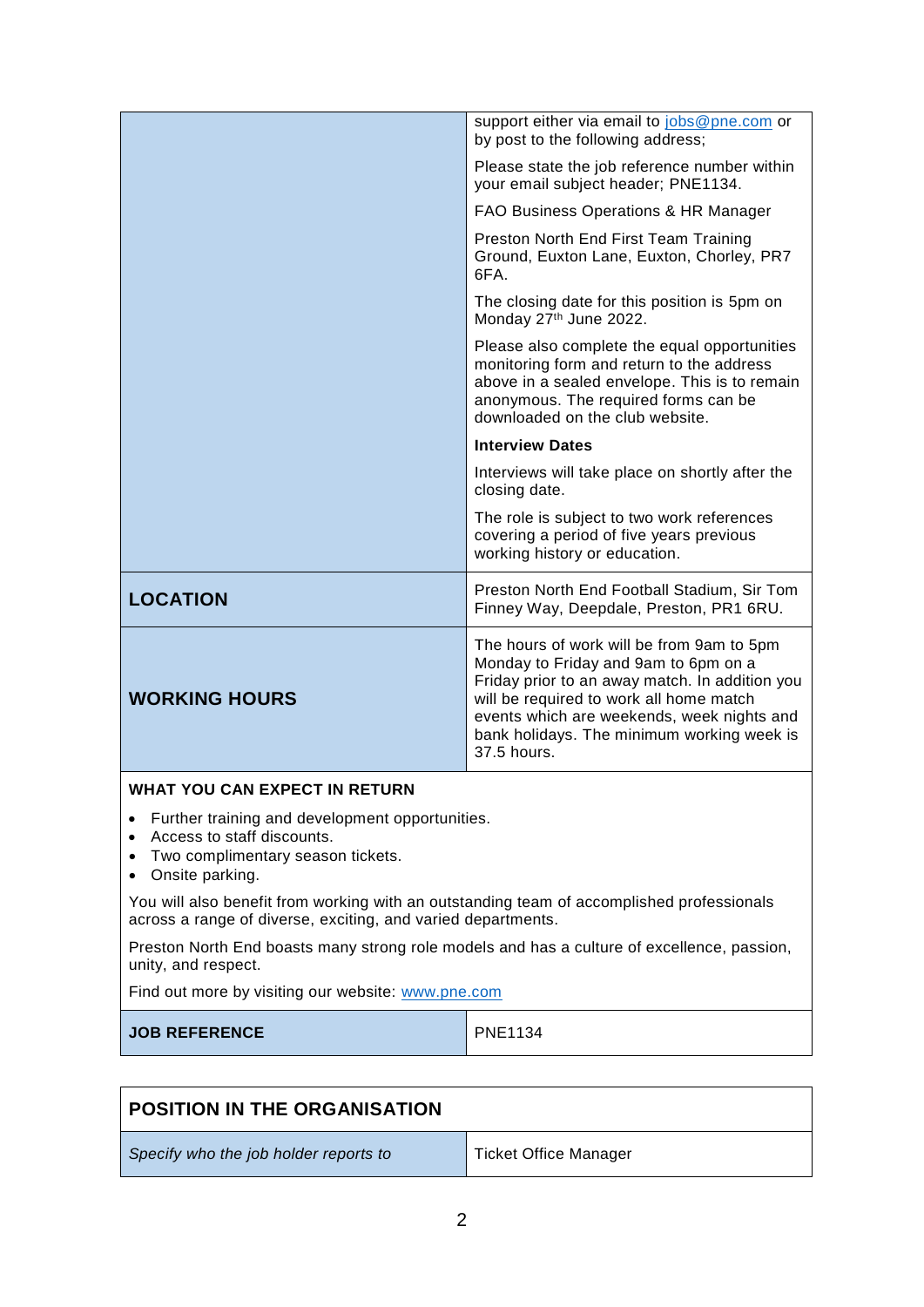| Specify who reports to the job holder        | N/A                                      |
|----------------------------------------------|------------------------------------------|
| Specify who the job holder interacts with in | Various other departments internally and |
| the course of carrying out the role          | external customers.                      |

## **RESPONSIBILITIES AND DUTIES**

- To be an active and effective member of the ticket office team as a Ticket Office Sales Assistant.
- To deal with customers in a friendly, helpful manner, always representing the Club positively and enhancing the customer experience.
- To carry out ticket sales using the Club's ticketing system including incoming and outgoing calls, in person bookings and online bookings.
- Development and maintenance of the Club's database to ensure that records are accurate and cleansed on a regular basis.
- To capture customer information in accordance with the provisions of the Data Protection Act, with particular emphasis on acquiring email addresses for club marketing communication.
- To sell tickets and maximise sales opportunities.
- To participate in telephone sales campaigns as requested and to undertake any training required to assist effectiveness in this area.
- At the end of each shift, you will be required to account for your sales and reconcile these with ticketing reports.
- To be proactive on behalf of the Club in customer satisfaction, ensuring that their requirements are dealt with efficiently.
- To act as a point of reference for enquiries concerning the activities of the Club.
- To print, pack and arrange collection of tickets.
- To be fully informed and proactive in the marketing of Preston North End FC products, services and facilities and looking to create opportunities where possible.
- To carry out the duties as required by the ticket office management team.

## **CORE EXPERIENCE AND SKILLS REQUIRED**

| <b>Essential Requirements</b>  | • Computer literate.<br>• Experience and diplomacy in dealing with the<br>general public.<br>• Good oral and written communication skills.<br>• Willingness to work flexible hours.<br>• Team player. |
|--------------------------------|-------------------------------------------------------------------------------------------------------------------------------------------------------------------------------------------------------|
| <b>Desirable Requirements:</b> | • Previous experience working in a sporting<br>environment.                                                                                                                                           |

The above job description is not intended to be exhaustive, the duties and responsibilities may therefore vary over time according to the changing needs of Preston North End.

## **Equality, Diversity and Inclusion Statement**

Deepdale stadium, the home of Preston North End Football Club, is one of the most iconic buildings in the city of Preston, with the ability to house over 20,000 people. The influence a football club can have on its local community cannot be underestimated and with the potential footfall within our stadium and